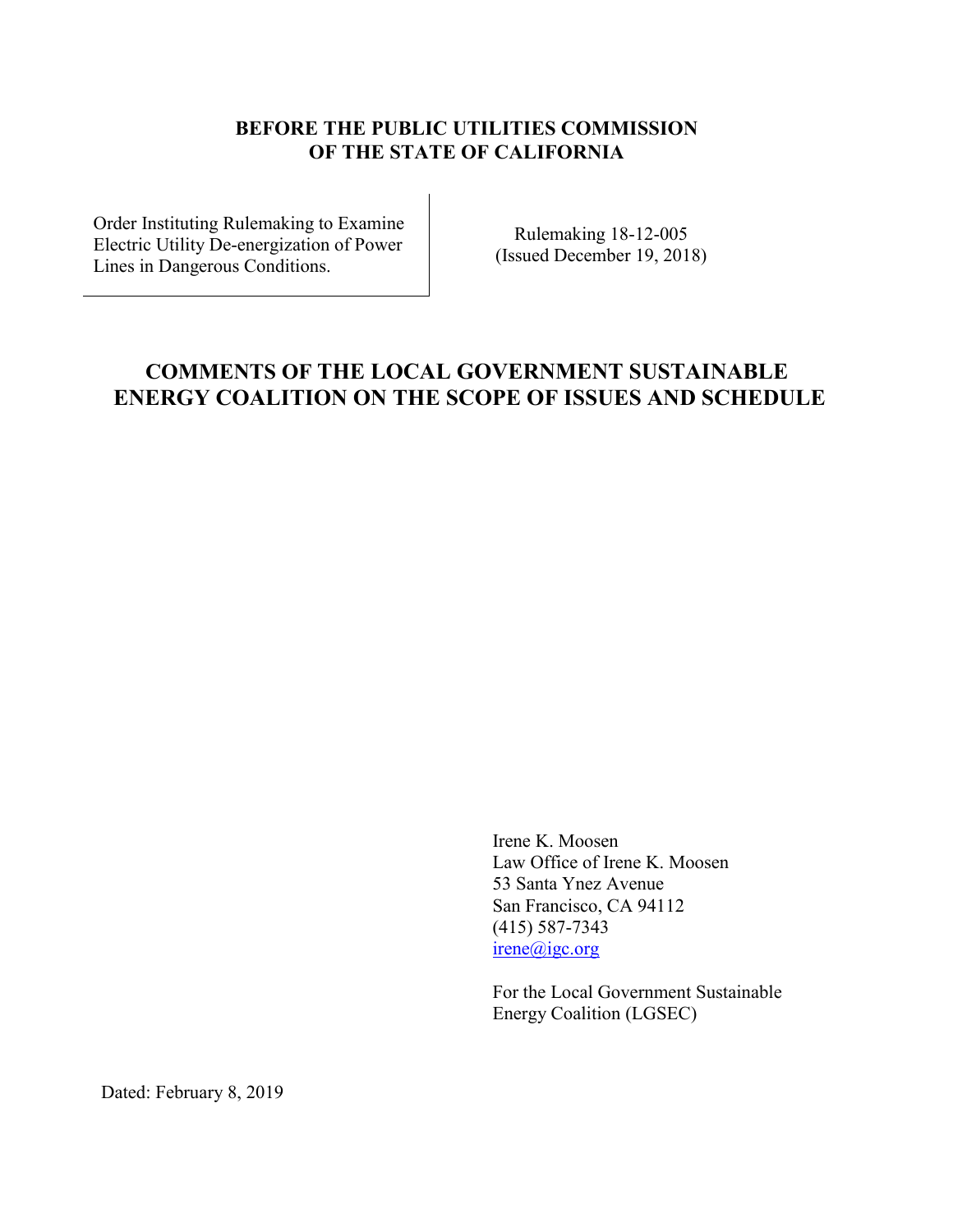## **BEFORE THE PUBLIC UTILITIES COMMISSION OF THE STATE OF CALIFORNIA**

Order Instituting Rulemaking to Examine Electric Utility De-energization of Power Lines in Dangerous Conditions.

 $\overline{a}$ 

Rulemaking 18-12-005 (Issued December 19, 2018)

## **COMMENTS OF THE LOCAL GOVERNMENT SUSTAINABLE ENERGY COALITION ON THE SCOPE OF ISSUES AND SCHEDULE**

Pursuant to the January 25, 2019 Administrative Law Judge's Ruling Providing Guidance on Comments to Order Instituting Rulemaking (Ruling), the Local Government Sustainable Energy Coalition  $(LGSEC)^1$  timely submits these comments on the proposed scope of this proceeding. The Order Instituting Rulemaking issued December 19, 2018 (OIR) outlined a broad range of issues to be addressed.<sup>2</sup> The Commission rightly determined that a comprehensive examination of preemptive electric outages as a disaster mitigation strategy is required to fulfill a number of CPUC mandates, most recently those outlined in SB901. LGSEC is fully supportive of the breadth and scope of this proceeding targeting the broad range of issues and impacts resulting from de-energization of power lines. While the investorowned utilities (IOUs) have had the authority to implement Public Safety Power Shut-offs

 $1$  The LGSEC is a statewide membership organization of cities, counties, associations and councils of government, special districts, and non-profit organizations that support government entities. These Comments were approved by the LGSEC's Board. Individual members may have different views on elements of these Comments. A list of LGSEC's members can be found at [www.lgsec.org.](http://www.lgsec.org/) LGSEC is a program of the Local Government Commission (LGC). The LGC is a 35-year old non-profit organization supporting local government leadership in land use, energy and water sustainability.

<sup>2</sup> *Order Instituting Rulemaking to Examine Electric Utility De-Energization of Power Lines in Dangerous Condition (December* 19, 2018). R.18-12-005, pp.8-10.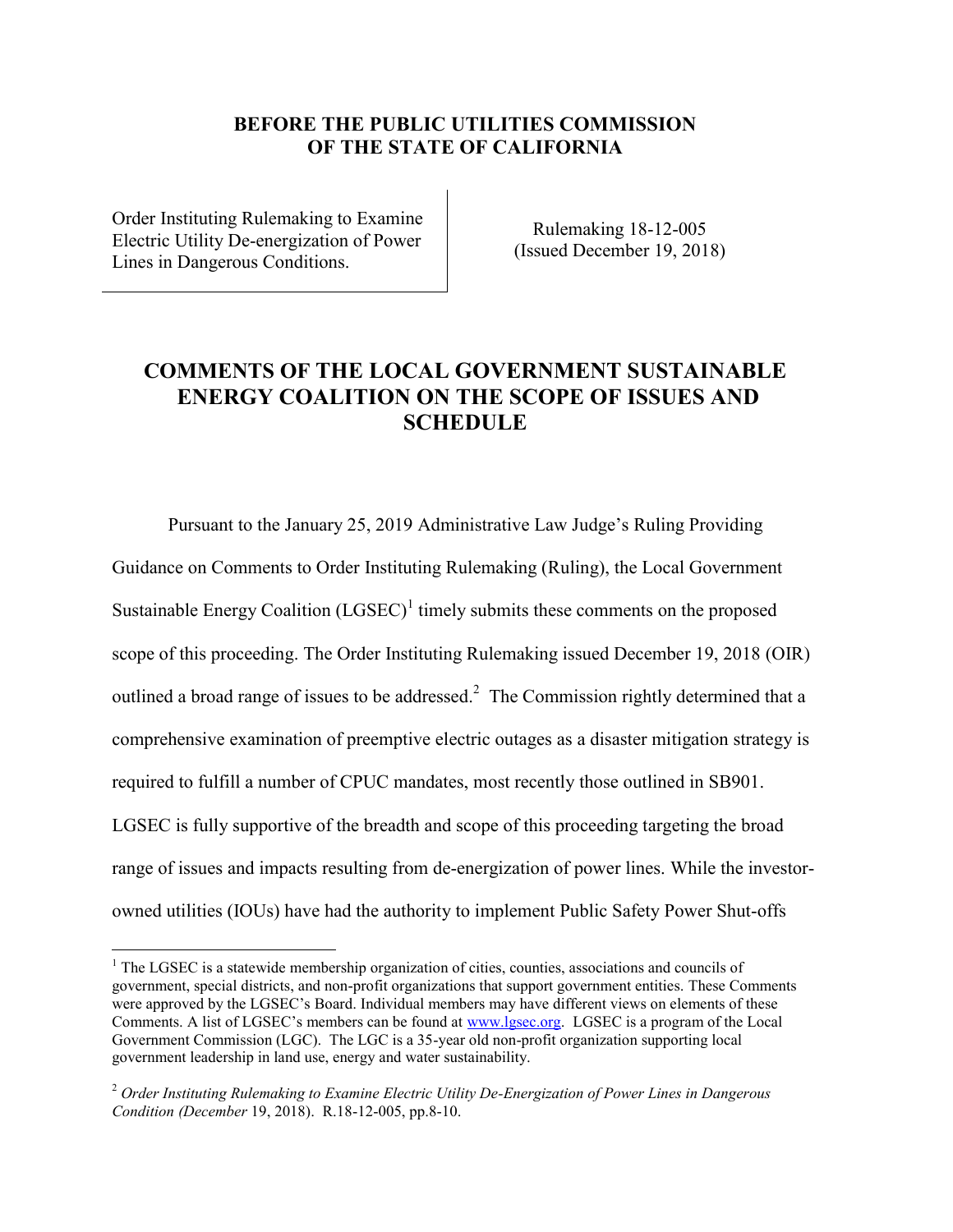(PSPS) in the past, these occurrences historically have been rare and for short duration. The frequency and duration of outages has changed dramatically in just the past two years. The Commission has already heard from local government emergency officials, first responders, community members and local government energy leaders on the significant impact this strategy has already had in communities throughout the state. This proceeding should address the full range of public safety, health and welfare concerns as well as safe, reliable and affordable electric service issues. In this context, the broad scope set forth in the OIR's Scoping Memo is both appropriate and necessary if some additional issues proposed below are included.

LGSEC attended both of the California Public Utilities Commission (CPUC or Commission) workshops on PSPS policies held on December 14, 2018 and January 9, 2019 as part of this proceeding. The Commission heard extensive comments from local government Office of Emergency Services officials on best practices, coordination, planning, communication, notification and outage implementation issues highlighting the successes and challenges currently faced both prior to and following implementation of the new statewide PSPS policy.<sup>3</sup> These participants have emphasized numerous ways in which planned, voluntary outages have strained existing local government and community emergency preparedness and response resources.

LGSEC is also an active or informational party in the many related rulemaking proceedings regarding Wildfire Mitigation Plans, Emergency and Disaster Preparedness Plans, Climate Adaptation, among others. $4$  None of these proceedings has focused on the

 $\overline{a}$ 

<sup>&</sup>lt;sup>3</sup> ESRB-8, Resolution Extending De-Energization Reasonableness, Notification, Mitigation and Reporting Requirements in Decision 12-04-024 to All Electric Investor Owned Utilities (July 16, 2018).

<sup>&</sup>lt;sup>4</sup> See R.18-10-007, Order Instituting Rulemaking Implement Electric Utility Wildfire Mitigation Plans Pursuant *to Senate Bill 901* (2018), R.18-04-019, *Order Instituting Rulemaking to Consider Strategies and Guidance for*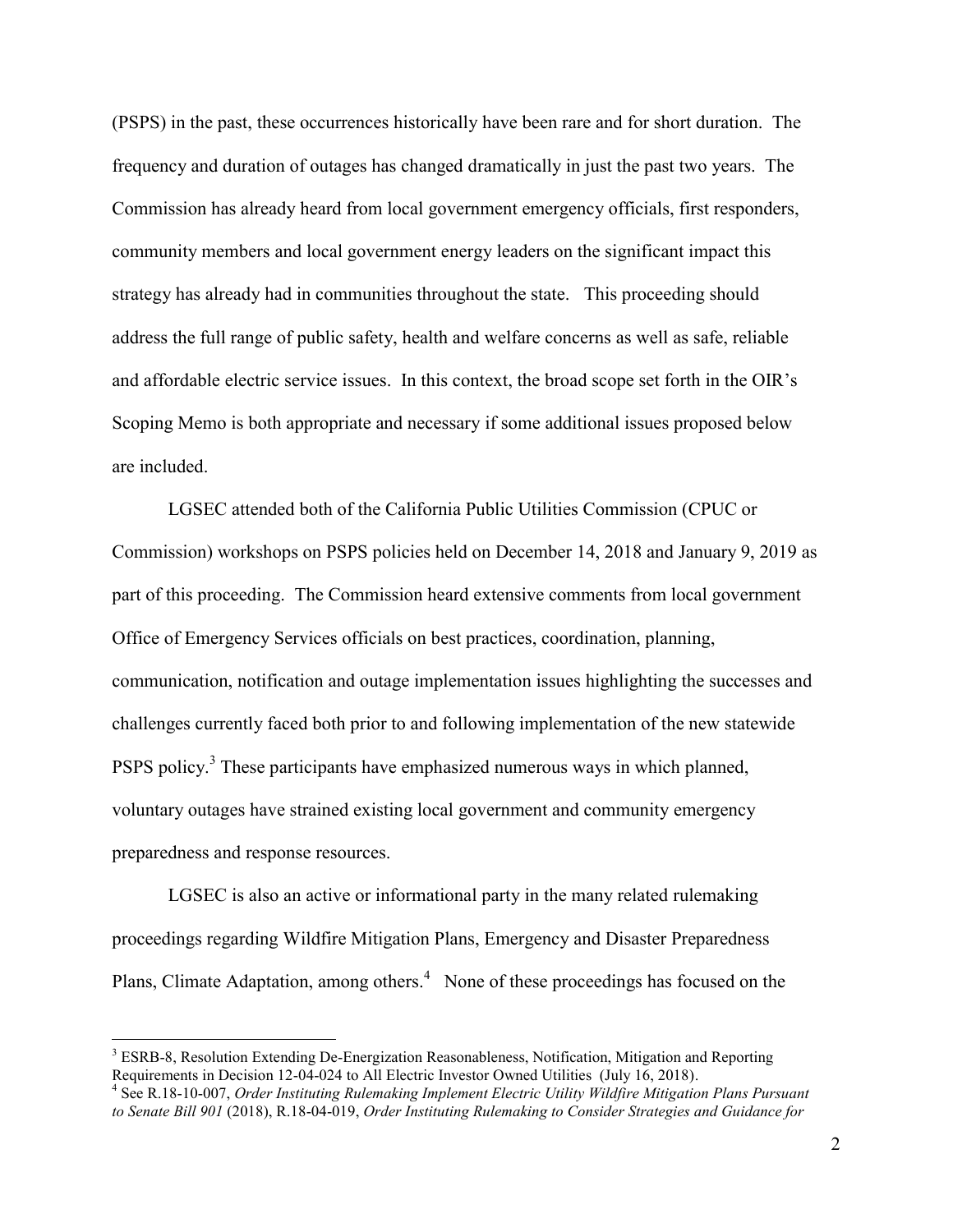direct linkage between increased local energy resilience through distributed energy resource deployment, undergrounding of facilities, zero net energy building and other potential alternatives, especially in high disaster risk areas, in addition to or instead of de-energization of power lines. Accordingly, LGSEC proposes that the scope in this proceeding include specific focus on key areas already raised in earlier workshops but not explicitly targeted within the OIR's Scoping memo:

- 1) What are the costs to local governments, first responders, customers and specifically vulnerable customer populations of a PSPS event and how does it change in relationship to the duration of the outage?
- 2) What are the costs to the utilities of the PSPS policy and individual events in particular?
- 3) What impact does PSPS have on existing back-up power resources of local governments, essential public services, critical infrastructure and customers?
- 4) What back-up power resources and protocols are now needed to respond to PSPS events and which of those resources should be provided by the utilities?
- 5) What local, distribution system and integrated distributed energy resource strategies and investments that provide greater adaptation and resilience are available as alternatives to PSPS or to lessen the need for PSPS?
- 6) What utility cost responsibility for customer losses due to PSPS events should the Commission impose on the electric utilities?
- 7) What reasonable utility standards should the Commission adopt in order to address the need for the following information:
	- a. Timing of advance notification of outages;
	- b. Information on power restoration;
	- c. Accurate and timely summary of customers affected.

In addition, LGSEC requests that the formal record in this proceeding include the

information gathered during the two workshops that have already occurred. Staff Reports

 $\overline{a}$ 

*Climate Change Adaptation;* R. 15-05-006, *Order Instituting Rulemaking to Develop and Adopt Fire-Threat Maps and Fire-Safety Regulations;* R. R.15-06-009, *Order Instituting Rulemaking Regarding Policies, Procedures and Rules for Regulation of Physical Security for the Electric Supply Facilities of Electrical Corporations Consistent with Public Utilities Code Section 364 and to Establish Standards for Disaster and Emergency Preparedness Plans for Electrical Corporations and Regulated Water Companies Pursuant to Public utilities Code Section 768.6*.